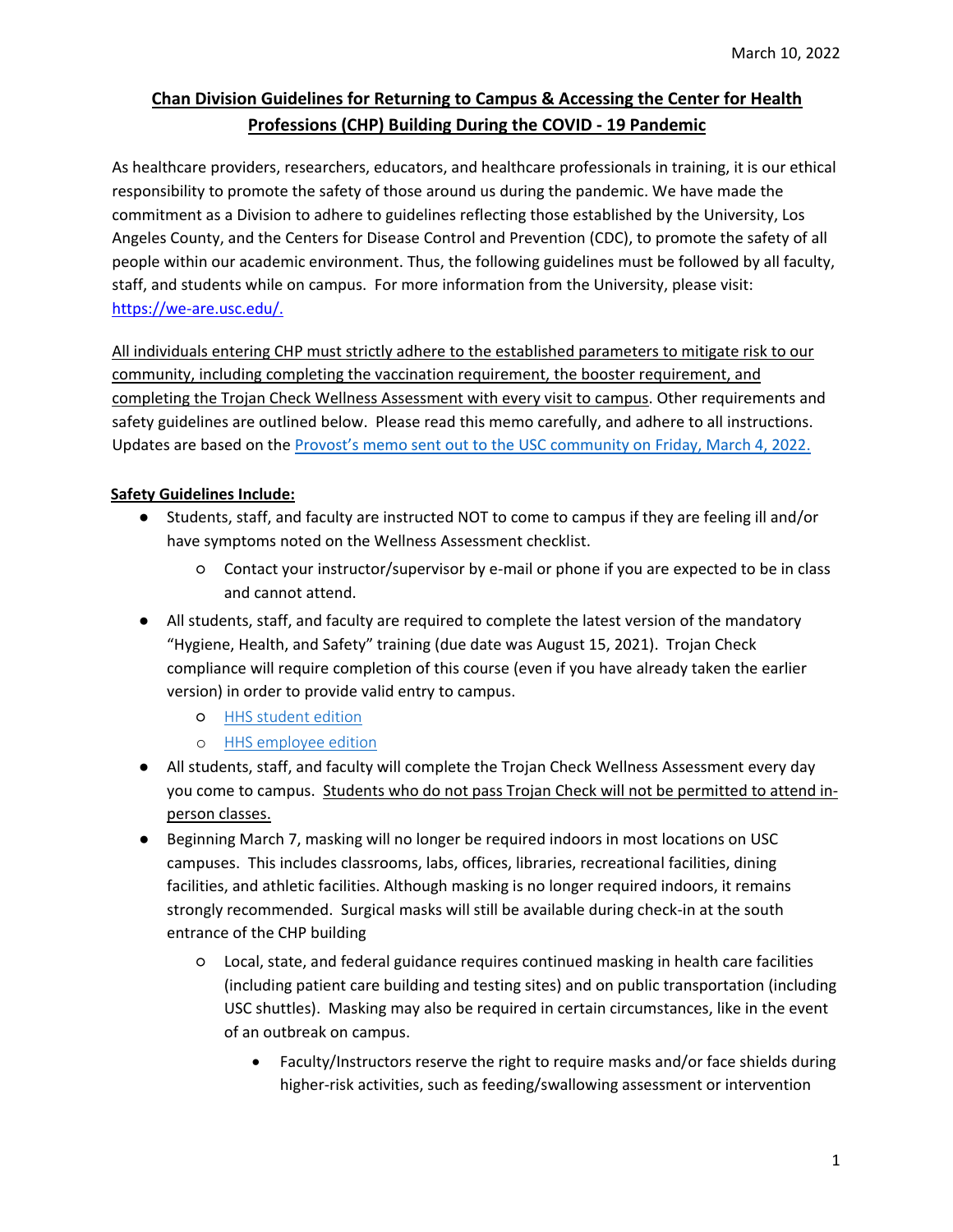- Faculty, staff, and students in clinical settings should follow guidance for health care settings as determined by the facility
- Faculty and staff wishing to obtain N95 respirators for voluntary use, please ask for a supply from the receptionist in the CHP 133 main office at the front desk.
	- You are responsible for viewing this video on donning and doffing the N95 respirator: <https://youtu.be/RWaRZDWVGcs>
- Students interested in wearing N95 respirators can purchase them at cost at the Bookstore on UPC and HSC campuses or by using their USC Card via the USC Bookstore PPE Portal [\(register here\)](https://forms.office.com/r/aLJfUsX5ps__;!!LIr3w8kk_Xxm!93OYuuKBYVMmSrqvo9DaQ8-F6Ldf0Lh97-TtRNFzCvu4k1OvwtIngMUrAvi_cio$).
- As of March 1, students who are up-to-date on their vaccinations (fully vaccinated; and have received a booster if currently eligible) are no longer required to test weekly.
- Unvaccinated or partially vaccinated students, faculty, and staff are required to complete ongoing testing every 72 hours in accordance with public health guidelines.
- Students who are vaccinated but have not received their booster vaccine when eligible are required to test twice per week.
- Staff and faculty who are vaccinated but have not received their booster vaccine when eligible are required to test once per week.
- The [USC Pop](https://studenthealth.usc.edu/pop-testing-hours-and-locations/) Testing program is available for students, faculty, and university staff; please schedule through [MySHR.](https://usc.edu/myshr)
- **Returning to Campus After Spring Break**:
	- All students are encouraged to pick up a [take-home antigen testing kit with instructions](https://studenthealth.usc.edu/instructions-spring-recess-testing-using-antigen-kits/) before returning to classes from spring break.
	- $\circ$  All students must complete an antigen test 24-hours before returning to campus from spring break
	- $\circ$  All students who travel for spring break must follow-up with Pop Testing 3-5 days after travel.
	- Faculty and staff who will travel during the spring break should also test 3-5 days after travel and consider using an [antigen test](https://studenthealth.usc.edu/covid-19-testing-pcr-and-antigen/) before returning to campus.
	- If you are traveling, please remember that masking is required on public transportation and that hand hygiene remains strongly recommended as an ongoing infection prevention measure.
	- If you are an international traveler, you should test within 24 hours after arrival to the United States.
	- If you are unvaccinated:
		- Get tested 1-3 days before travel, and 3-5 days after travel
		- **EXEDM** After travel, self-quarantine for 7 days, no matter what your test results were, per the [State of California Public Health guidance.](https://urldefense.com/v3/__https:/www.cdph.ca.gov/Programs/CID/DCDC/CDPH*20Document*20Library/COVID-19/CA-is-Open-Travel-Guidelines.pdf__;JSU!!LIr3w8kk_Xxm!9u3lC2qorxbgw95VAEbMkx6GLgGg6i6OXvEcFlT3wivj_BRx6SZvAYKiouW6yowmqYjcWfhErU0Js9SWfWOlkFvDpAQ$)
	- o If you are vaccinated:
		- After travel, self-monitor for COVID-19 symptoms; isolate and get tested if you develop symptoms.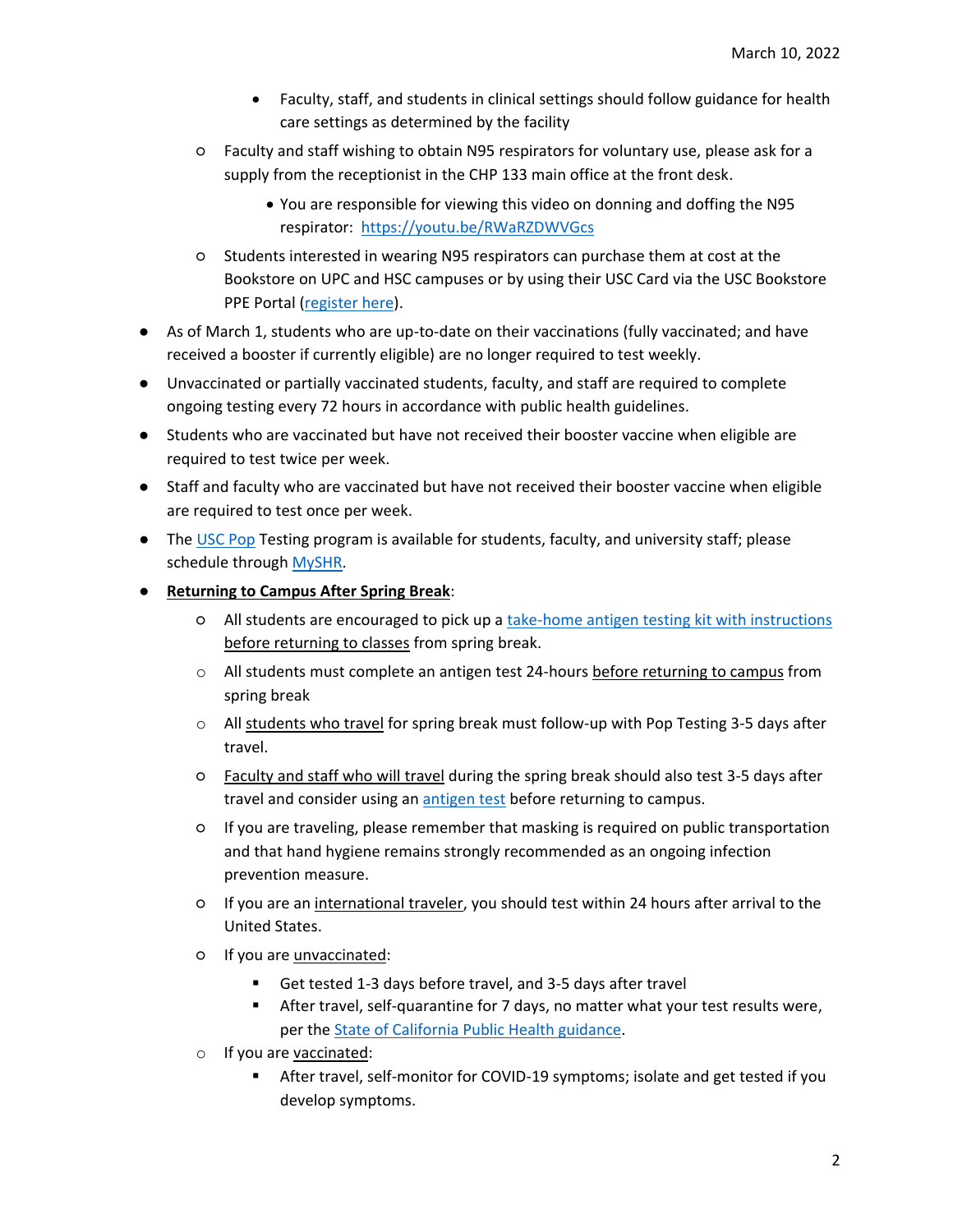■ You do NOT need to get tested or self-quarantine if you are fully vaccinated or have recovered from COVID-19 in the past 3 months.

#### **Immunizations & Vaccinations**

- All USC students will be required to complete their required immunizations, including influenza ○ <https://studenthealth.usc.edu/immunizations/>
- If an individual has received a COVID vaccination (either first dose, or both doses), current safety protocols must continue to be followed, until additional changes in recommendations from the CDC or Los Angeles Department of Public Health (LADPH) indicate otherwise.
- Keep up with the current factual evidence on vaccines at: [http://coronavirus.usc.edu/](http://click.comms.usc.edu/?qs=0f6f370b62f8f9fb0572a0cfa6021df1114a0d350e64f58b4b5838cd90e8b657496979623750ef9c0b6349cf4ed76bf9d3a9b8c8be527c71)
- **•** International students should refer to the [latest travel guidance](https://we-are.usc.edu/2020/07/28/7-28-fall-2020-travel-guidance-for-international-students-currently-outside-the-us/) for information specific to their situation, including quarantine requirements. In addition to the FDA-approved vaccines, USC recognizes [WHO-approved vaccines to fulfill the requirements.](https://studenthealth.usc.edu/list-of-accepted-vaccines/)
- For Pop Testing frequently asked questions: [https://studenthealth.usc.edu/poptestingquestions/](https://urldefense.proofpoint.com/v2/url?u=https-3A__studenthealth.usc.edu_poptesting-2Dquestions_&d=DwMGaQ&c=iLFkktpbVJiqSz07OUNw8-PWtGGtHBTxbUB7zsE1fFk&r=a5kxidlg1Kd3fwwLKoWEAuqN1hMVA9jQjBI5C7Dnuls&m=wModuboi3Ol2LbIVIFn3FSTPlzCNxd4PguKBENwaHdo&s=jTIv5OsQuOZEMcKsye4g7u8Z_3UTuytYpC1RfpNee1s&e=)
- To schedule an appointment for Pop Testing 3.0: [https://studenthealth.usc.edu/pop-testinghours-and-locations/](https://urldefense.proofpoint.com/v2/url?u=https-3A__studenthealth.usc.edu_pop-2Dtesting-2Dhours-2Dand-2Dlocations_&d=DwMF-g&c=iLFkktpbVJiqSz07OUNw8-PWtGGtHBTxbUB7zsE1fFk&r=a5kxidlg1Kd3fwwLKoWEAuqN1hMVA9jQjBI5C7Dnuls&m=ZNeGBPBtm7VscI1eqjjigwEkOT-5u0nz7VHQOpPcdtY&s=ejjA0csgoHgLUoYPdCOZpN_Xf6TIjrsXlE38CSZWO3o&e=)
- To upload test results to USC Student Health: [https://studenthealth.usc.edu/uploadinginstructions/](https://studenthealth.usc.edu/uploading-instructions/)

#### **COVID-19 Vaccine Policy**

- Compliance with the University's COVID-19 [vaccine policy](https://policy.usc.edu/covid-19-vaccination-program/) is mandatory. Faculty, staff, and students are required to update their vaccination and booster status in [MySHR.](https://usc.edu/myshr)If you have received a vaccination at any USC Pharmacy, healthcare facility, or clinic, submission of vaccination should automatically be entered into MySHR.
- The University requires booster doses for all students, faculty and staff. If you are currently eligible, you should arrange to receive a booster.
	- $\circ$  If you completed the booster outside of the USC, please upload the documentation into your [mySHR](https://studenthealth.usc.edu/myshr) record.
	- $\circ$  Faculty and staff who are working on campus and are eligible for a booster but have not yet received one are required to test weekly.
- Any unvaccinated person, including those with an approved religious or medical exemption, will be subject to additional requirements, and to participate in regular testing.
- A religious or medical exemption form must be completed by a faculty member, staff, or student, and submitted to [MySHR.](https://usc.edu/myshr) Please allow 14 days for your religious or medical exemption form to be reviewed and approved.
	- o [Religious](https://studenthealth.usc.edu/files/2021/06/Religious-Exemption-Request-for-COVID-19-Vaccination_062821.pdf) [E](https://studenthealth.usc.edu/files/2021/06/Religious-Exemption-Request-for-COVID-19-Vaccination_062821.pdf)xemption for Required COVID-19 Vaccination
	- o Medical [Exemption](https://studenthealth.usc.edu/files/2021/06/Medical-Exemption-Request-for-COVID-19-Vaccination_062821.pdf) [R](https://studenthealth.usc.edu/files/2021/06/Medical-Exemption-Request-for-COVID-19-Vaccination_062821.pdf)equest for Required COVID-19 Vaccination
- All medical information submitted for the COVID-19 Vaccination Program will be kept in a separate confidential file.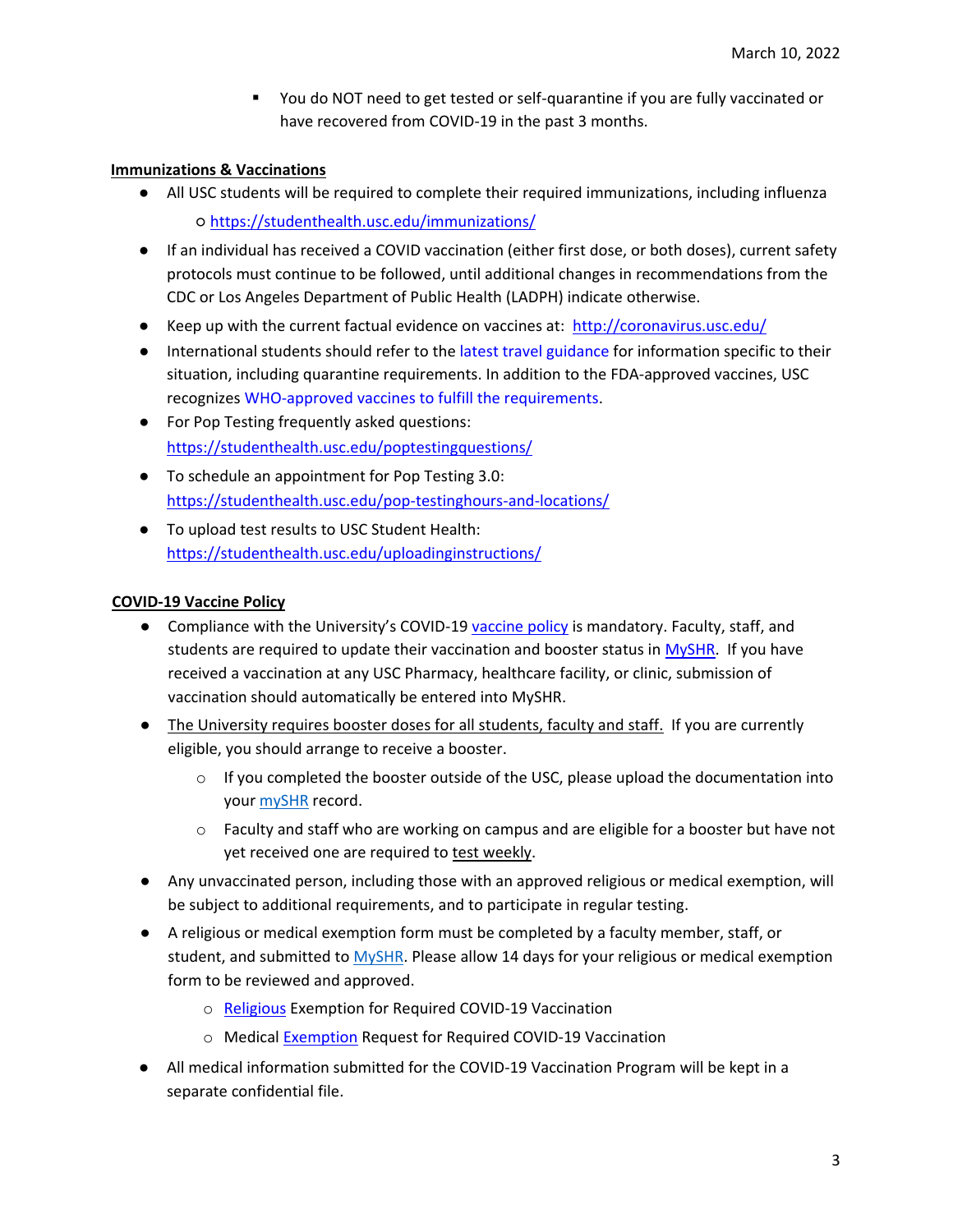#### **If a Person Tests Positive for COVID**

- Call the COVID-19 hotline at 213-740-6291 or email covid19@usc.edu if you test positive
	- o The COVID-19 Hotline operates 7 days/week.
	- Contact tracing will be initiated
	- Individual will provide their 10-digit USC ID number, date of birth, and mobile number to healthcare provider representative from USC
	- Contract trace case interviewers are available in English and Spanish
	- University can arrange for isolation accommodations for those who test positive for COVID or who have been exposed to someone who tested positive for COVID
		- Arrangements are made following a medical evaluation from a USC Student Health provider.
		- Costs are the responsibility of the employee except in cases where transmission is due to a workplace exposure.
	- If you test positive for COVID, you may be advised by USC Student Health that you can return to campus on Day 6 if symptoms are improving, you have been fever-free for 24 hours, AND a specific diagnostic testing (antigen, NAAT, or LAMP, if available) is negative. You must continue to exercise caution and wear a well-fitted mask for 10 days and monitor for symptoms for the full duration. See chart for updated quarantine and [isolation requirements.](https://customsitesmedia.usc.edu/wp-content/uploads/sites/554/2022/01/02012651/QUARANTINE_ISOLATION_chart_Jan2022.pdf) The revise[d isolation period](http://publichealth.lacounty.gov/acd/ncorona2019/covidisolation/) is a minimum of 5 days from onset of symptoms.
		- **■** Upload a photo or scan the results into [MySHR](https://usc.edu/myshr) and complete the contact tracing form
		- Uploading your positive result, or a photo of your home testing kit results, and completing the contact tracing form will automatically exempt you from surveillance testing for 90 days, once reviewed. This ensures your Trojan Check will permit you to access campus.
		- Helpful Links:
			- o [Post COVID-19 Diagnosis and Recovery](https://studenthealth.usc.edu/covid-19-testing/post-covid-19-recovery/)
			- o [Isolation instructions from LADPH](http://publichealth.lacounty.gov/acd/ncorona2019/covidisolation/)
- Individuals who have tested positive for COVID-19 should not take a COVID test within 90 days of their positive test, and are automatically exempted from the testing requirement if their testing is through USC Student Health. If you have results that are from outside of USC Student Health, please upload them t[o MySHR](file://///osot.usc.edu/Shares/OSOT/Health%20and%20Safety%20Task%20Force/Schedule%20of%20Classes/Chan%20Interaction%20Guidelines%20and%20Accompanying%20Documents/usc.edu/myshr) .
	- o If you cannot re-test due to a previous COVID-19 infection, please obtain a "90 day exemption" letter from your health care provider.
- If you receive a contact-tracing email notification from USC Student Health that you are believed to have had a COVID-19 exposure, you are recommended to test even if you are fully vaccinated.
	- o Vaccinated individuals do not have to quarantine and may go to work, class, and other activities if they do not have any symptoms.
	- o Unvaccinated (including not fully vaccinated individuals) should quarantine and test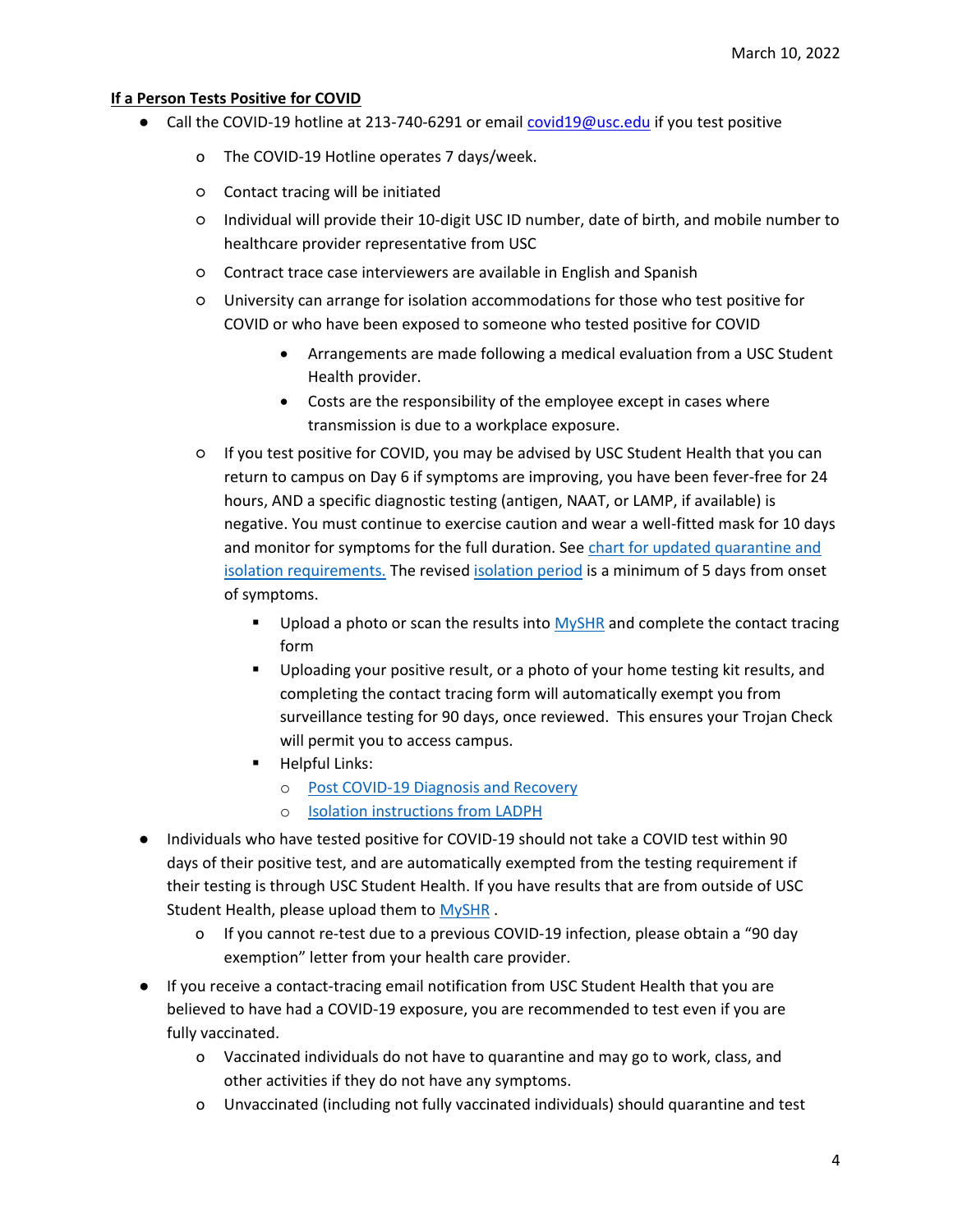#### **Hygiene, Personal Protective Equipment, and Cleaning/Disinfecting**

- If bodily fluids or open wounds will be managed, a surgical mask, face shield, gown, and gloves must be worn.
	- For more information please see the USC Environmental Health and Safety Guidelines at <https://ehs.usc.edu/files/COVID-19-Surgical-Mask-Use-Quick-Guide-final.pdf>
	- Training on how to properly use face coverings and/or PPE is available on the Environmental Health and Safety website: [EH&S website.](https://ehs.usc.edu/welcome/covid-19-resource-center/)
- All students, staff, faculty, and visitors should wash and sanitize their hands frequently per CDC guidelines: [https://www.cdc.gov/coronavirus/2019-ncov/hcp/hand-](https://www.cdc.gov/coronavirus/2019-ncov/hcp/hand-hygiene.html) [hygiene.html](https://www.cdc.gov/coronavirus/2019-ncov/hcp/hand-hygiene.html)
	- There will be bottles of hand sanitizer in each classroom at the podium
	- There are wall-mounted hand sanitizers outside of the classrooms and in the hallway leading into the classrooms
- Restrooms will be cleaned in alignment with the Environmental Protection Agency (EPA) and CDC guidelines:
	- [https://www.epa.gov/pesticide-registration/list-n-](https://www.epa.gov/pesticide-registration/list-n-%20disinfectants-use-against-sars-cov-2) disinfectants-use-against-sars-cov-[2](https://www.epa.gov/pesticide-registration/list-n-%20disinfectants-use-against-sars-cov-2)
- Classrooms/learning spaces will be cleaned frequently, including at a minimum daily cleaning (including mats, plinths, chairs, armrests, door knobs…).
	- Cleaning will be completed in between lab/class sessions and schedules will be modified to allow for a minimum of 20-60 minutes between lab sessions for cleaning of the room, depending on room size.
	- Disinfectants registered by the EPA will be used to disinfect all surfaces that could be contaminated through touch or respiratory droplets.
	- EPA-registered disinfectant specific for use against SARS-CoV-2 (the virus that causes COVID-19) can be found here: www.epa.gov/pesticide-registration/ list-ndisinfectantsuse-against-sars-cov-2
	- Hospital-grade sanitized linen will be provided for use by students when needed in lab simulations.
- If using the computer/technology in the CHP classrooms, all faculty, staff, and students will use the cleaning (Clorox) wipes before and after handling the keyboard/screens.
	- There will be a box/canister of wipes at each podium
	- There will also be a keyboard protector at each computer
- In the CHP Patio area, all students, staff, faculty, and/or visitors will adhere to posted signage.
- Individuals will report anyone who is not adhering to these guidelines while on campus.

## **When Entering the CHP Building for Scheduled In-Person Class:**

- Enter the CHP building through the South Main Entrance door (double doors facing Zilkha/Broad Lawn) as the primary entrance to the building. Exit through the west-facing door closest to CHP room 113.
- A screener will greet you at the double doors in the CHP lobby and do the following: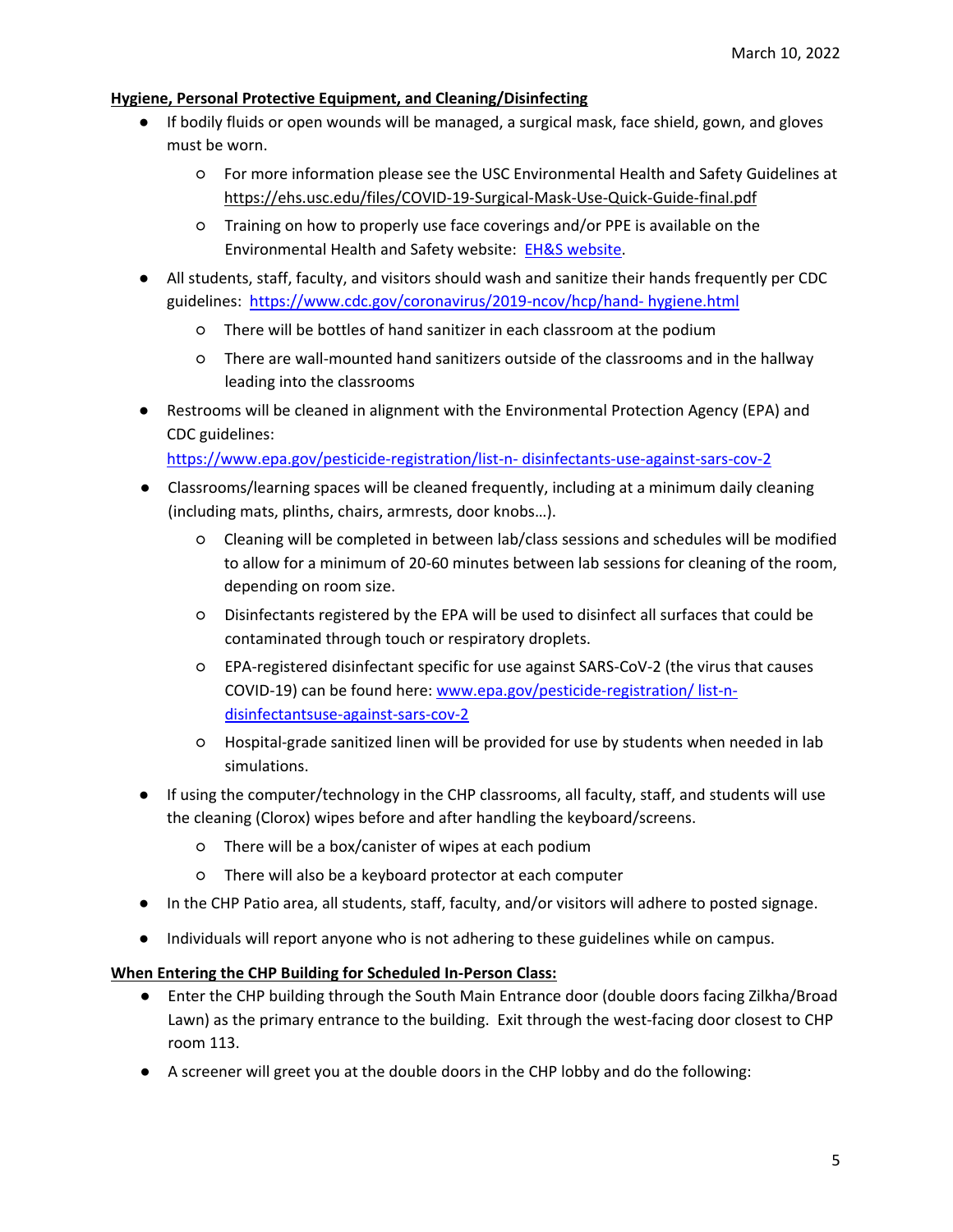- $\circ$  Verify that the Trojan Check Wellness Assessment/QR code is valid for that day. A QR code reader will be used to scan each student's Trojan Check to prevent sharing of snapshots/screenshots of the QR code image.
- o Provide a Wellness Assessment sticker (with the printed date on the sticker) to each person who is cleared to enter the building.
- If there is no screener at the door, please report to the main OT office (CHP 133). You will be screened and given a Wellness Assessment there and receive a sticker.
- Faculty and staff will scan classrooms to ensure students are cleared.

## **Faculty and Staff Responsibilities While Working in CHP:**

- Follow the above guidelines.
- Use disinfectant wipes to clean microwave and photocopier control pads/panels before and after each use
- Faculty have permission to ask a student to leave if these guidelines are not being followed.

#### **Student Responsibilities While Learning in CHP:**

- Follow University signage regarding health and safety requirements on campus.
- Follow USC guidelines listed at [https://we-are.usc.edu/2020/08/07/8-7-behavioralexpectations](https://we-are.usc.edu/2020/08/07/8-7-behavioral-expectations-for-students/)[for-students/](https://we-are.usc.edu/2020/08/07/8-7-behavioral-expectations-for-students/) and briefly outlined below for your review.

If the University receives a report of students and student organizations who are not complying with these measures, or otherwise behaving in a way that poses intentional or unintentional health risks to the larger community, these individuals and organizations will be held accountable in the following ways:

- Students may be barred from accessing University premises for the rest of the semester.
- Tuition refunds will not be granted to students whose coursework is affected as a result.
- To the extent failure to comply with this guidance constitutes a violation of the University's Student Code of Conduct, students may be subject to disciplinary sanctions, including probation, suspension or expulsion, and student organizations may lose their recognition.
- If the failure to comply with this guidance also implicates County or City rules, students may be, separately, found responsible by government authorities, and subject to monetary fines.

# **Community Mentors, Patient Models, and Classroom Visitors' Responsibilities While Interacting at CHP:**

- Community mentors, patient models, and scheduled classroom guests will need approval to come to campus.
- Guests are expected to read the updated "Health, Hygiene, and Safety" document prior to completing the Trojan Check Wellness Assessment using the following link: [https://trojancheck.usc.edu/login#/consent.](https://trojancheck.usc.edu/login#/consent)
- Visitors are required to show proof of vaccination or a negative COVID-19 test.